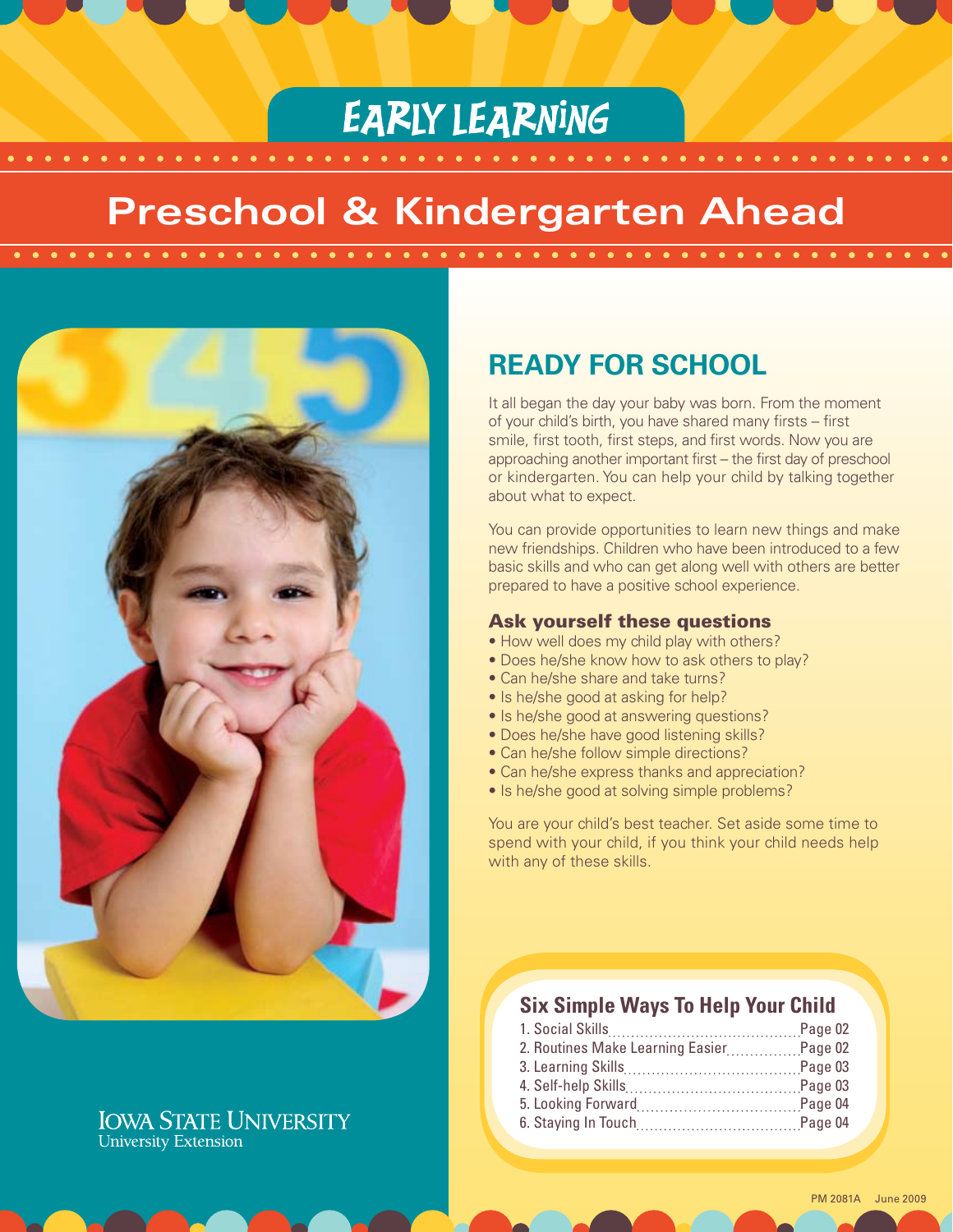

# **Listening, getting along, and learning how to work together**



# **Social Skills**

Strong social skills pave the way for learning. Listening, getting along, and learning how to work together are skills that will last a lifetime.

#### Watch, listen, and learn

Encourage your child to watch other children play. As you watch and listen together, point out how other children take turns and join other children in play. Teach your child the words and simple phrases to say: "*Would you like to play with me?*" "*May I play with that ball too?*" Watch children closely and gently step in when a little adult coaching is needed.

# Teach children how to handle conflict

Teach children what behaviors are okay and not okay. It is not okay to hit or kick. It is okay to use words to say, "*I'm mad*" or "*You hurt my feelings.*" Teach children how to ask for help and how to say "*thank you*" and "*no thank you*."

### Use books to teach social skills

A great way to talk about sharing and problem solving is with a good book. Many children's books show wonderful examples of how children learn to be friends and get along. Check with your local library for good children's books on this topic.



# **Routines Make Learning Easier**

Establish some daily activities that become routine. Doing things in a predictable order each day helps children feel secure and adapt more readily to school routines. Establishing a routine also makes it easier for children to develop healthy habits such as washing hands or brushing teeth.

### Make mealtimes count

Eat snacks or meals at about the same time each day so your child can get used to daily routines. A

good breakfast will help your child focus on learning. Share new ideas and experiences while eating meals together to help your child learn how to talk about new things that are happening at school.

 $\bullet$ 

#### Keep regular bedtimes

Routines should also include going to bed at a certain time and getting up at a certain time. You might try getting your child an alarm clock. It is fun to learn to set it at night and shut it off in the morning. A clock can help your child feel a little more independent and make getting up much easier.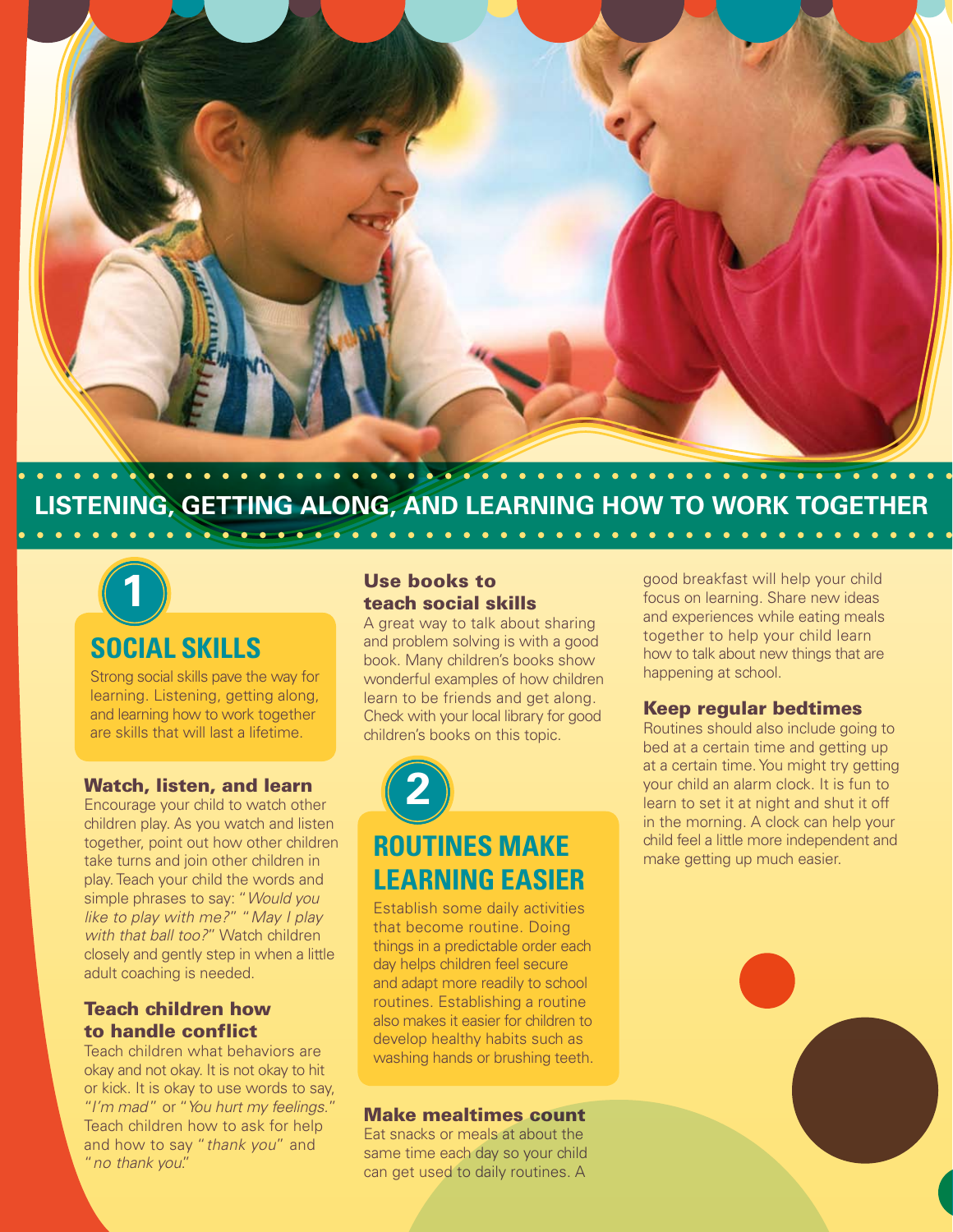# **Learning Skills 3**

The days your child spends in kindergarten will be filled with learning. You can help prepare your child for that experience by reviewing a few basics such as color or shapes. Use everyday activities as opportunities to teach and learn. Treat each learning opportunity as an adventure and make it fun.

### Talk about colors

Point out red, yellow, blue, green, orange, purple, brown, black, and white wherever you see them. Look for colors in food, clothing, and everyday objects.

#### Point out shapes and sizes

There are circles, squares, triangles, ovals, and rectangles all around us. In the supermarket find the biggest box of cereal or the smallest apple.

# Talk about directions, position, and order

Discuss ideas such as up, down, front, back, top, and bottom. Talk about first, second, next, before, and after. This can make a great game, with each of you taking turns following the other person.

# Explore same and different

Sort objects by color, size, or type. Talk about more and less. Encourage your child to sort everyday objects such as silverware, socks, or blocks.

# Identify numbers

Look together for numbers on things around the house – calendars, can labels, rulers, or newspapers.

# Count together

Learning to count works best when a child can touch real objects. Buttons, seeds, rocks, and macaroni are all everyday items that can be counted.

#### Teach new words

Expand your child's vocabulary by naming and talking about many things. Use the proper label for things, such as refrigerator, blender, television, alarm clock, and newspaper.

# Help your child learn about books

Choose books that you can first read together, tying the pictures and printed words with spoken words. Beginning readers enjoy familiar stories filled with words they already know that are repeated over and over. Ask your child to predict what will happen next. Encourage him or her to retell the story.

# Help your child learn to recognize printed letters and words

Print your child's name and encourage him or her to copy it. Identify common words in books, signs, or grocery store items.

# Help your child learn to listen

You can take turns telling stories. Play games that involve following directions, repeating sounds, or making up rhymes. Be sure to take advantage of your local library's story time programs for children.

# Encourage basic physical skills

Learning how to use finger and hand muscles helps children develop good writing skills. Give your child opportunities to draw shapes or pictures. Show him or her how to use scissors to cut through one-inch strips of paper or along simple lines. Spend some time at the kitchen table playing with play dough. Provide a space to build with wooden or plastic blocks. Throw and catch a ball together.



School is more than book learning and making new friends. It also is a place for your child to take a new step toward independence. Be sure your child learns a few important self-help skills before school starts.

## Common questions children ask

- How will I find my classroom?
- What do I do if I get lost?
- Where (and what) will I eat?
- Where will I put my coat?
- Where will I go to the bathroom?
- Will I have friends?
- What will I do if I get sick?
- Will I see my brother (or sister)?

# Practice dressing skills

Putting on and taking off coats, shoes, and boots are a big part of every school day. Purchase clothing that is easy to put on, and be sure your child knows how to handle zippers, buttons, and shoe fasteners.

# Teach responsibility

Encourage your child to take responsibility for personal belongings. This will lessen the number of lost mittens, caps, and pencils later on. Learning to clean up after a task is also an important skill.

# Practice washing hands

Many colds and illnesses can be avoided by learning to wash hands before eating, after toileting, and blowing noses.

# Teach safety skills

Practice recognizing stop signs and lights. Learn about crosswalk safety. Go over additional safety rules if your child will be riding a bus or will be near buses or cars dropping off children. Also give reminders to stay on sidewalks and avoid walking in the streets.